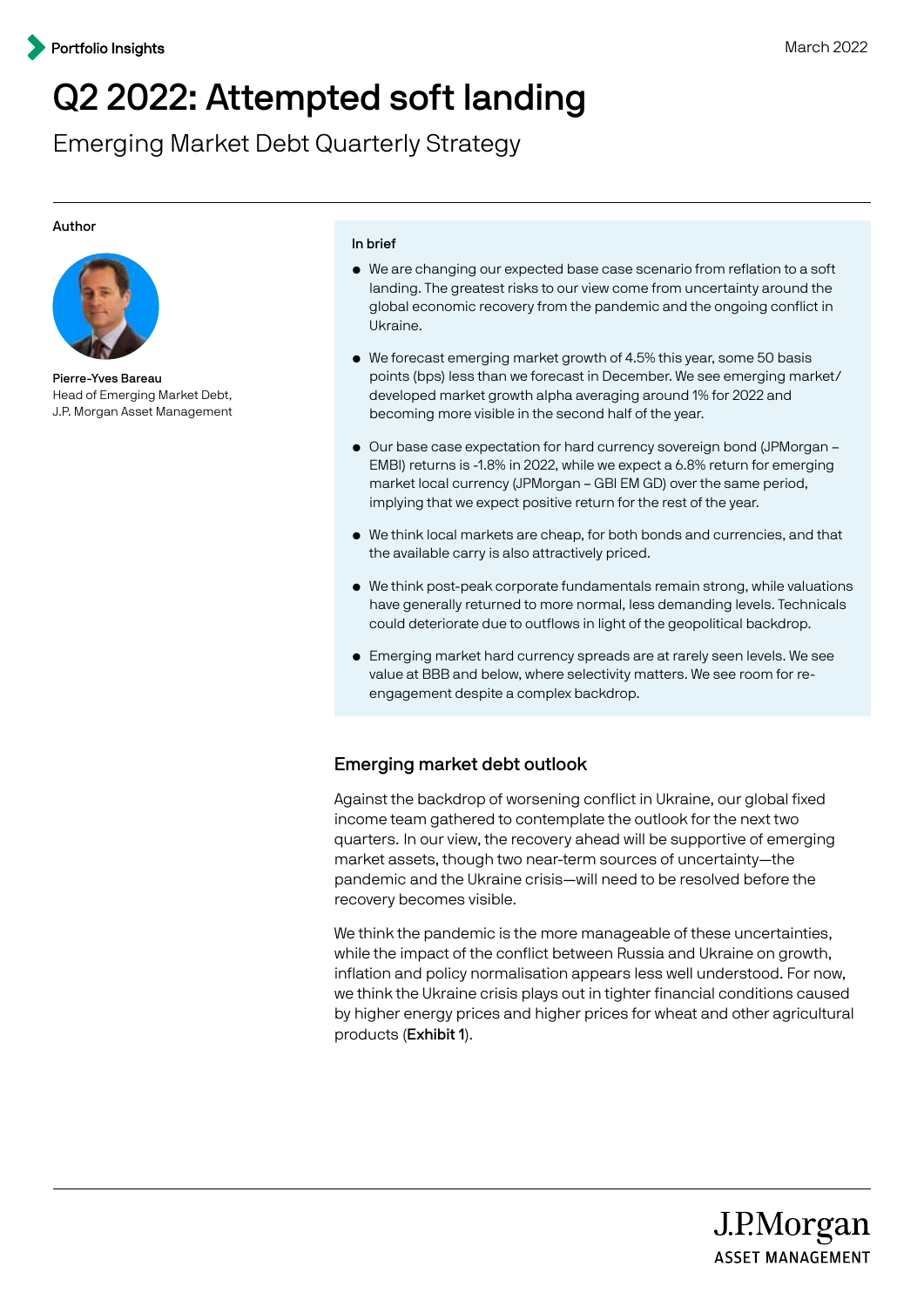#### Higher energy prices from geopolitical uncertainty are resulting in tighter financial conditions Exhibit 1: Index of financial conditions across major regions



Source: Bloomberg, J.P. Morgan Asset Management, Goldman Sachs. Data as of 4 March 2022. EMEA indices exclude Turkey and Russia. Indices include all other countries in the J.P. Morgan GBI-EM GD. Ex-ante reflects one-year forward inflation expectations. Financial conditions index tracks equities, credit, interest rates and FX.

We are changing our base case growth expectation from reflation to a soft landing, though we accept that this outcome is challenged by uncertainty over where we are in the economic cycle, which has been interrupted by the pandemic. We also expect the outcome of the Ukraine crisis to play a role in the calculus.

We are approaching a point in the recovery where the superior long-term growth rate of emerging markets should become more visible, to the benefit of emerging market assets. We observe that when emerging market growth exceeds that of the developed world, emerging market spreads have historically compressed, though we caveat the current instance given post-pandemic micro dynamics and prevalent geopolitical uncertainty.

## US growth losing momentum

Among other macroeconomic factors that could affect emerging markets, we see growth losing momentum in the US. This does not mean that the US economy is likely to tip into a recession; on our models, that is a low probability in the near term. Instead, we see slower growth consistent with a late-cycle US economy that is trending towards a recession sometime in the future. Rising oil prices may bring this timing forward; we note a linkage between US recessions and changes in oil prices, as rising fuel prices can tighten monetary conditions. In our view, an oil price move to \$147 per barrel would have the equivalent impact of a 100bps increase in the Fed Funds rate.

Rising oil prices may also lead inflation expectations higher. Thus, higher oil prices may raise concerns over stagflation, though the rise in inflation may be offset by a likely peak in Omicron-related inflationary pressures in the first quarter. The concern is that core inflation has both moved higher and broadened, which risks the possibility of a more sustained period of higher inflation. With consensus currently looking for a firstquarter peak, we see an upside risk to expectations at present. While we continue to look for core personal consumption expenditure (PCE), a measure of US inflation, to finish the year at 2%, we think labour market trends are important to watch, as wage inflation could spiral with negative consequences.

In our view, the Federal Reserve (Fed) needs to avoid tipping the US into a recession while bringing labour demand more into line with supply. With oil prices rising, we think the Fed may not raise rates as rapidly as some expect, given how late it is in the cycle. Instead, we think a more modest tightening is likely given the current geopolitical impact on commodity prices.

Should the conflict in Ukraine escalate further, we would expect to see higher commodity prices with negative implications for growth to follow. However, commodity prices could fall in the face of continued aggression, as alternative suppliers emerge to meet demand. For example, in the energy markets, that could mean Iranian oil supply coming back, or increased production from Opec.

In isolation, it is difficult to forecast a positive growth scenario if commodity prices rise from current levels. Equally, commodity prices could stabilise if there is a de-escalation in the situation in Ukraine and if additional supply was to come on line. Hence, we think it makes sense to consider the factors moving commodity prices, rather than simple commodity price action, when forming our investment strategy.

## Chinese growth rates may slow

We forecast Chinese growth of 5.1% this year, reaching a low in the first quarter before recovering for the remainder of the year. At the end of last year, we saw a substantial change in the Chinese policy stance. At the beginning of 2021, Chinese policy focus was centred on deleveraging and regulatory action, which in turn elevated pressure on real estate. In 2022, the priorities appear to have shifted towards growth and stability. For this reason, we think policy easing will remain in place.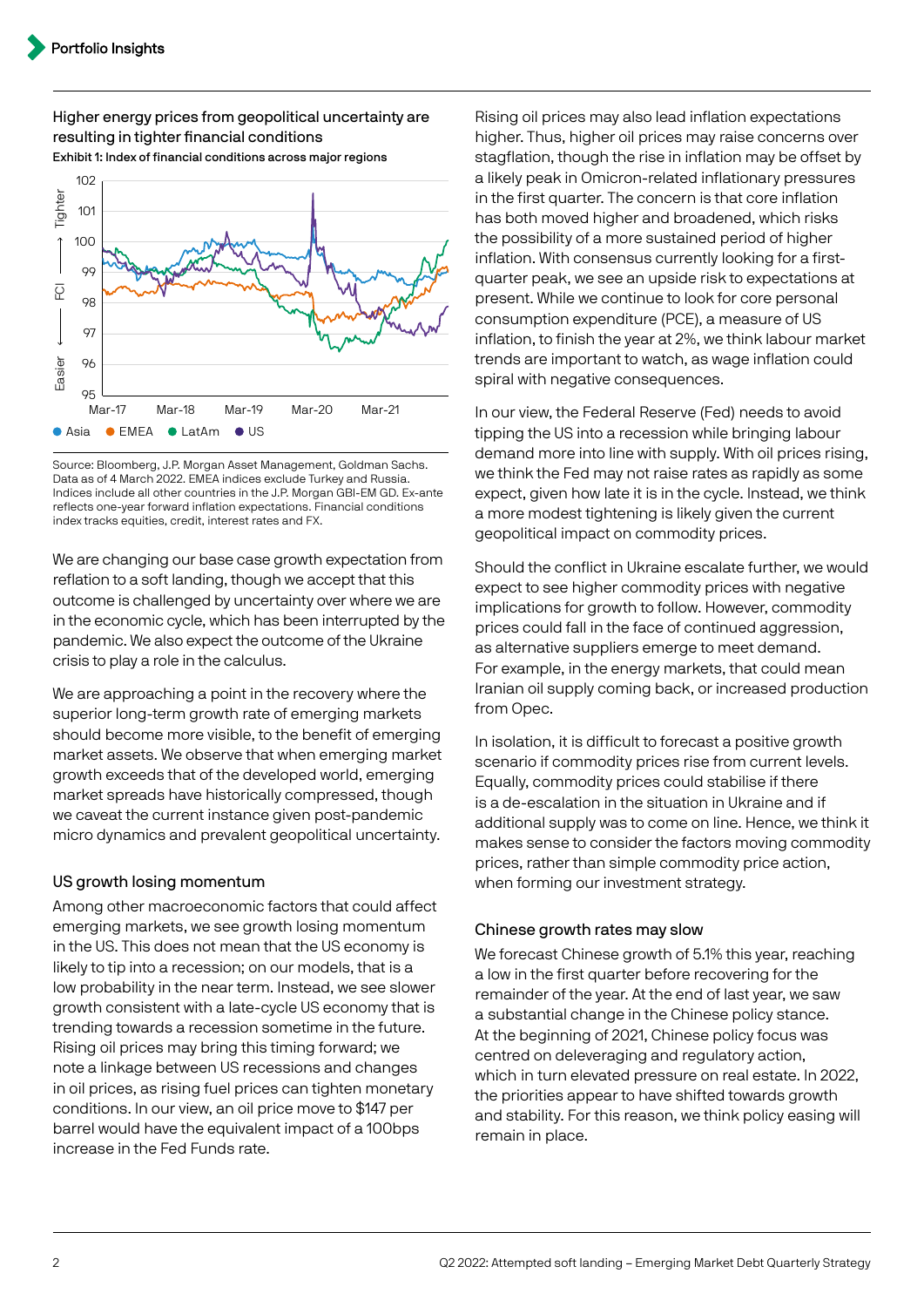If growth slows, we think the government would respond, given the importance of the 20th Party Congress scheduled for next year. However, the drags on growth last year, such as Covid lockdowns, may fade in the coming quarter, while we expect greater fiscal support to be reflected in improving real credit growth, investment growth and technology upgrades. The consensus, meanwhile, continues to expect China's potential growth to slow, perhaps to a 5.5% trend rate.

Though we see less contribution from pure labour, we see China's stock of capital playing a greater role in growth generation over time. Regardless, we think China will continue to be the largest contributor to global growth in future. In the near term, Chinese stimulus will continue to soften the periodic slowdowns, contributing to what we expect to be a stronger second half.

#### Emerging market growth expectations reduced

For emerging markets as a whole, we forecast growth of 4.5% this year, some 50bps less than we forecast in December. The main driver of growth remains the global reopening from pandemic restrictions but mark-tomarket adjustments and the impact of the Ukraine crisis reduce our expectations. With these estimates, we see emerging market/developed market growth alpha averaging around 1% during the year, becoming more visible in the second half of the year (Exhibit 2).

Emerging market growth alpha should become more visible in the second half of the year Exhibit 2: Emerging market/developed market growth alpha



Source: J.P. Morgan Asset Management. Data as of 1 March 2022. \*Quarter on quarter, seasonally-adjusted annualised rate.

These views inform our return expectations for emerging market debt. Clarity on Ukraine implications combined with an emerging market macro recovery and higher carry should support returns. Our base case expectations for hard currency sovereign bonds (JPMorgan – EMBI) looks for a -1.8% return in 2022, while we expect a 6.8% return for emerging market local currency (JPMorgan – GBI EM GD) over the same period<sup>1</sup>. These views imply positive returns in the second quarter. In the near term, we may continue to see residual headwinds to emerging market performance, but we expect emerging market hard currency spreads to return to around 400bps by year end, with a little US dollar weakness and emerging market local rates compression helping local currency returns.

Regionally, we think policy room, oil prices and politics will play a role in both Latin American and central and eastern European performance. We like commodity exporters and countries that benefit from the Russia-Ukraine conflict, for example South Africa and Brazil. In local currency, our strategy seeks to play the inflationary peak, while in currencies, we look for emerging market foreign exchange (EMFX) exposures funded away from the US dollar. In hard currency, we think spreads are attractive, but see only bouts of recovery rather than a steady pathway.

## Emerging market local currency: The sweet spot

We think local markets are cheap, for both bonds and currencies. We also think the available carry is attractively priced, with positioning quite clean, helped by limited foreign holdings.

We are approaching the end of the hiking cycle for many emerging market central banks. In our view, this is normally the sweet spot for being long local currency assets. We think the end of this cycle will be driven by slowing inflation, resulting in an attractive carry. As a result, we like carry currencies and commodity currencies, both of which we believe will benefit from the current environment.

We want to gradually add emerging market rates from countries where central banks have been ahead of the curve, starting with high yielding countries, and balance these trades against a US Treasury short or developed market short position. This sweet spot does depend, however, on inflation peaking and Chinese stimulus. In addition, geopolitical uncertainty and Fed tightening, even if it is delayed, are potential negatives.

Forecasts are not a reliable indicator of future performance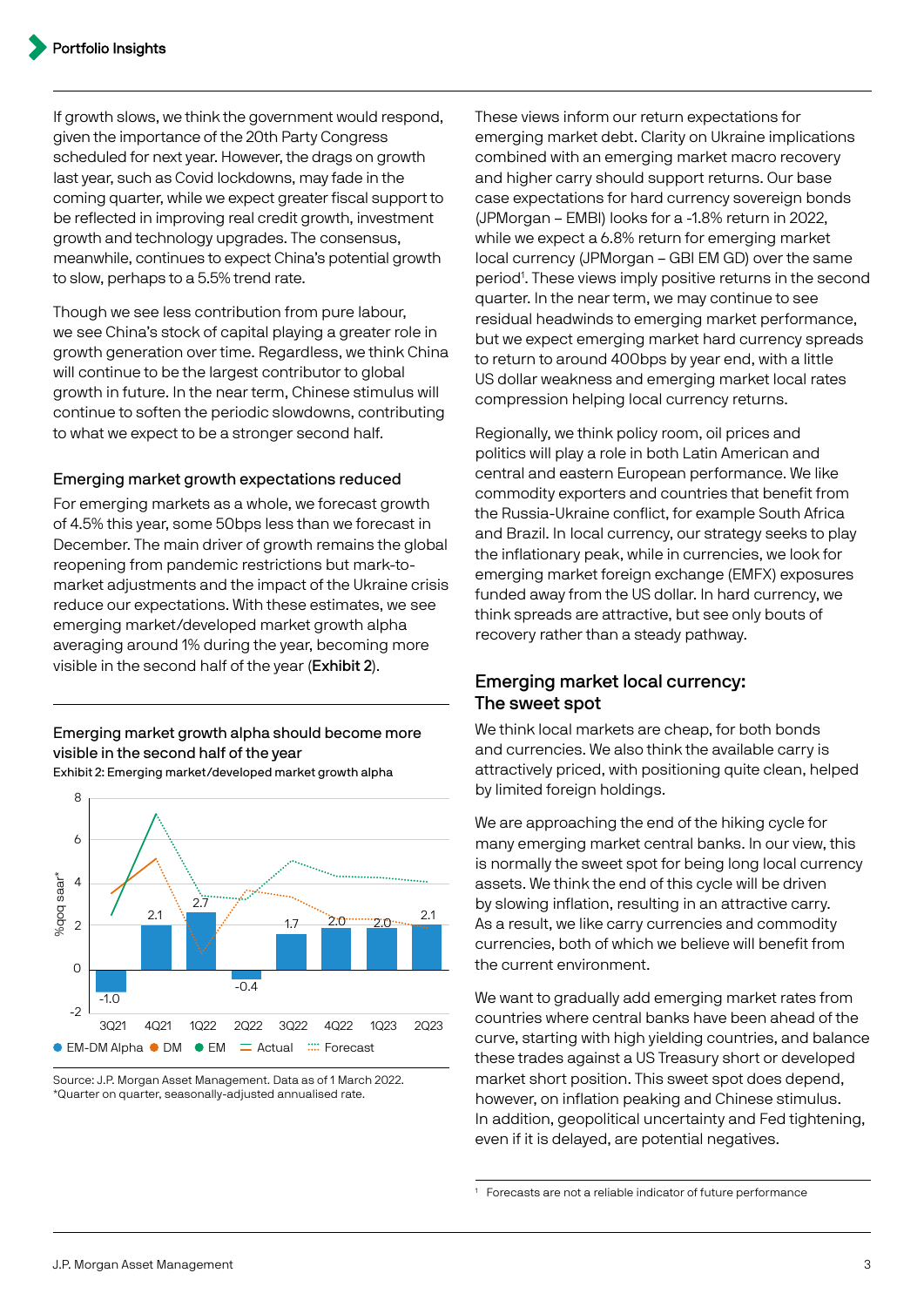We see several themes in the market, starting with emerging market central bank inflation carry, which we think we can receive in Mexican bonos and Czech rates. On the other side, we want to play the curve in those countries that are still early in the hiking cycle, such as India, Romania and Turkey. On the currency side of this theme, we like the high carry-to-volatility currencies, for example in Mexico, Brazil and even Chile.

Another theme for us is commodities, where we see Chile, Malaysia, Brazil and Indonesia potentially benefiting; for example, currencies such as the Brazilian real, Indonesian rupiah and Chilean peso all offer positive beta to commodities. In the more idiosyncratic space, we see South Africa as a winner, though we are more sceptical on the outlook for Colombia given the upcoming election. We plan to continue our strategy of using FX options and other hedges to manage downside in a period that could prove volatile.

## Emerging market corporates: Steady margins, strong profitability

We expect emerging market corporate fundamentals to continue to improve at a marginal pace, which leaves us in a strong position overall. We think fundamentals may begin to deteriorate from the current record levels of strength, though this is not a concern in the short term. We think stressed sectors, such as Chinese real estate and those hit by the Russia-Ukraine conflict, will continue to be challenged, though outside those areas fundamentals look strong.

Quantitatively, we see the corporates space becoming more appealing after a long period of being somewhat expensive. With the exceptions of Russia and Ukraine, valuations have returned to more normal, less demanding levels. We see technicals deteriorating due to likely outflows in light of the geopolitical backdrop.

We think baseline fundamentals likely peaked in 2021, but should remain strong in 2022. Even from an earnings perspective, the strong growth in EBITDA (earnings before interest, taxes, depreciation and amortisation) that we saw in 2021 more than offset the weakness of the prior two years. Growth momentum may slow in 2022, but overall we are looking for strong corporate earnings.

We also think that margin pressure may impact the real estate, consumer, and technology, media and telecommunications (TMT) sectors, though overall we think that EBITDA margins will be flat for emerging market corporates given higher commodity prices. While we do not see margin pressure as a near-term

risk, we are monitoring it over the medium term. Finally, corporate leverage may increase this year, as it is not efficient for corporates to be underleveraged at present, but we do not see emerging market corporates facing issues around interest cover, even if rates were to rise from current levels.

This backdrop does not mean that all corporate bonds in emerging markets are a buy. We continue to see Russian, Ukrainian and Chinese real estate names as sources of risk, as those issuers are running with low cash levels and face market access issues. While we think emerging market corporate default rates are likely to remain very low, it is possible that current tensions produce some negative outcomes among weaker, more exposed names. Higher oil prices will help some issuers, but likely not all, as very high oil prices also bring demand destruction. A key takeaway from our analysts this quarter is that in a growth slowdown, or an environment of negative growth, emerging market corporate EBITDA will be in a strong position.

Offsetting strong fundamentals are more normalised valuations and likely declining technicals, although a potential shift in investor risk perception might lead valuations to more attractive levels. With the J.P. Morgan Broad Diversified Core Index (CEMBI) trading around 400bps over Treasuries, some parts of the market have started to look cheap, but adjusted for the current geopolitical situation, we see a more modest valuation opportunity. Within the corporate bond universe, high yield continues to offer more value than more tightly priced investment grade.

## Emerging market hard currency: What price value?

Is emerging market hard currency debt at an inflection point? While Russia's invasion of Ukraine has elevated spreads, there remains a deeper question around the scalability of the asset class. In addition, emerging markets face a busy political schedule into the end of the year. With institutional participation increasing over the last few years, a rocky road ahead could test commitment and raise the probability of outflows. Yet there is value in emerging market hard currency debt, with Russia, Belarus and Ukraine accounting for 120bps of the spread widening seen year to date. Adjusting for this widening, we are increasing our spread target for the year to 425bps-450bps.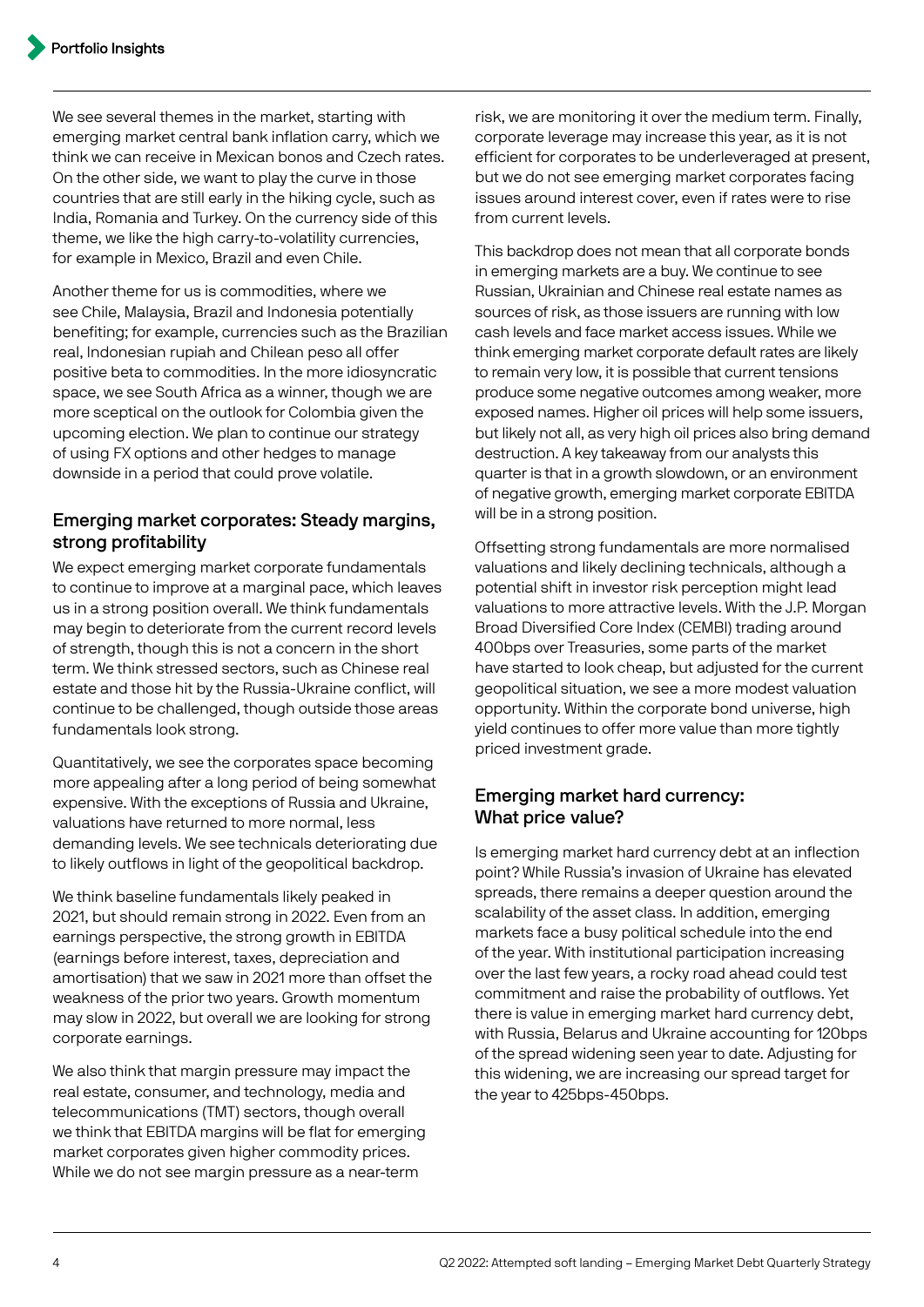Emerging market spreads are currently at rarely seen levels (Exhibit 3). In our experience, the extreme circumstances that lead to elevated spreads tend to be long lasting events. Hence, we think a scenario exists where the index will adapt, and the market may find renewed appetite for risk at these levels.

### Emerging market spreads are currently at rarely seen levels



Exhibit 3: EMBIGD ex-Russia spread (bps)

#### Source: J.P. Morgan Asset Management, Bloomberg. Data as of 7 March 2022.

While investment grade valuations have backed up with recent events, the more idiosyncratic end of the high yield market has cheapened, with some bonds trading at levels not seen since 2015. Both BB rated and B rated names continue to look more crowded, though we remain engaged, prefering issuers without large funding needs. With rates likely to go higher, the longer ends of some curves look more appealing, as do those names with positive oil sensitivity. Though crowded, we continue to like issuers such as the Dominican Republic, while we are more pessimistic on Pakistan.

What happens to a benchmark index is material to any strategy that follows it. How the index provider therefore chooses to reflect the ongoing Russian event will play a role in determining valuation ranges and thus return targets. In the past, the index provider has chosen to maintain defaulted bonds in the indices; if it does something similar here, managers would have to maintain a watchful eye for a potential rally in impacted bonds.

#### Conclusion: Base case soft landing

While markets work through the current uncertain period, we think the conflict in Ukraine will impact but not derail the present macro momentum. We caveat that this view is predicated on a short, regional conflict. While sanctions impact our base case via energy price increases and tightening financial conditions, the reopening of economies post Omicron will continue, helped by supply bottlenecks easing.

We expect to see a gradual Fed liftoff, leading to an increase in Treasury yields. For these reasons, we are shifting our base case from a reflation scenario to a soft landing, as we see global growth recovering in the second quarter, albeit at a slower pace. This backdrop should allow emerging market growth alpha to recover into the end of the year.

While an atypical US recovery will challenge forecasts, we look for inflation to peak in the second quarter. We continue expect five 25bps rate increases from the Fed, with quantitative tapering (QT) beginning in July. We see real core yields tracking trend growth, leading US 10-year Treasury yields to close the year around 2.4%. We think inflation may lead to excess premiums in some curves, creating opportunities for paid positions, while elsewhere, opportunities to receive rates are more appealing.

Against this backdrop, we think the US dollar may strengthen on geopolitical concerns, before softening later in the year. We continue to like emerging market currency beta, but think exposure is best achieved away from pure US dollar funding. As with last quarter, a yield cushion should help emerging market debt, especially where central bank policy is credible.